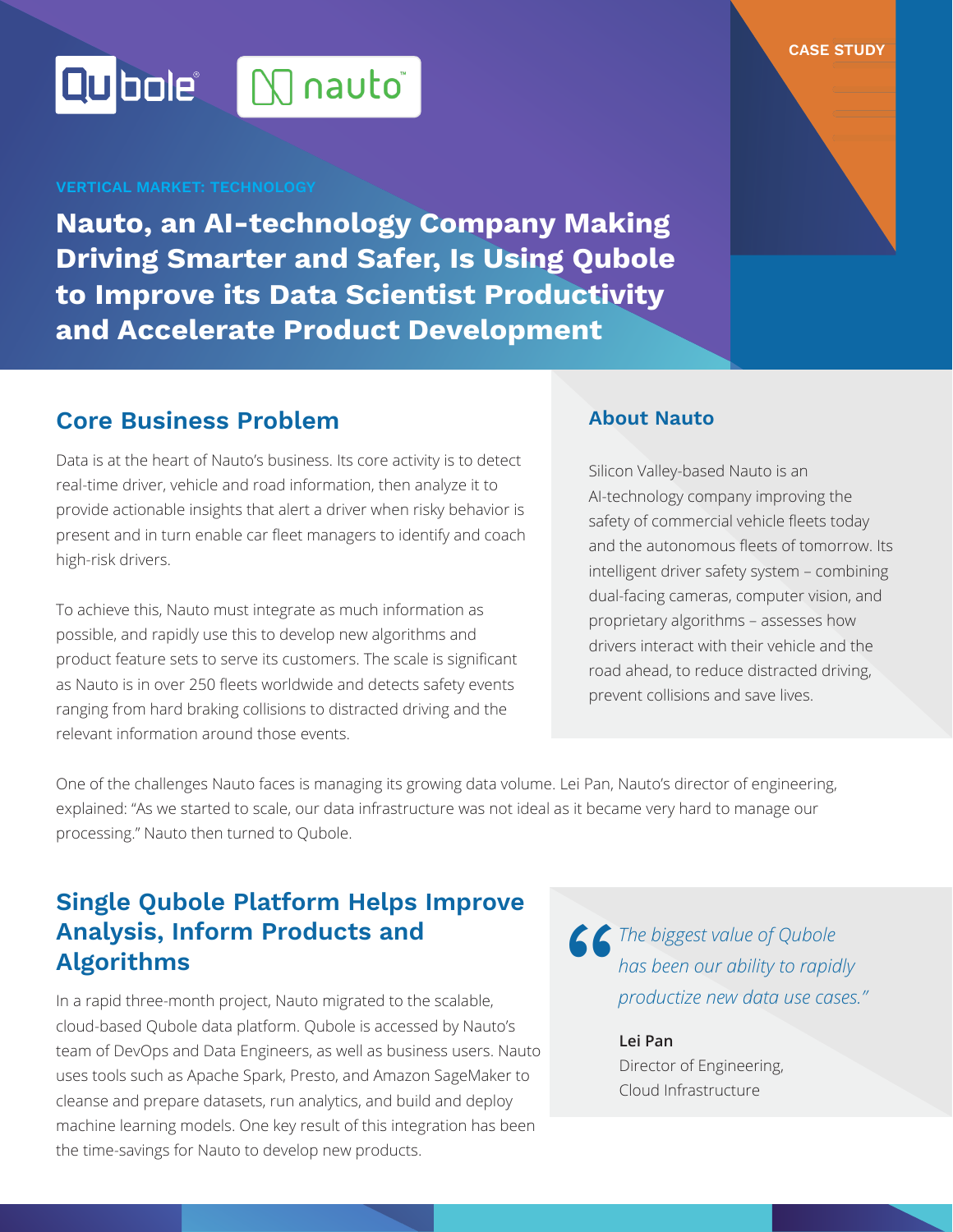# **Better Productivity and Cost Control in Data Science**

Qubole has helped Nauto's Data Scientists become more productive. Previously, engineers spent many hours in data cleanup, maintenance, and management, including manual spreadsheet-based data processing to tune algorithms. Qubole has largely automated these processes and cut the typical time to provide actionable insights from 1-2 weeks to 2-3 days, a five-fold improvement. This means Nauto's Data Scientists can focus on 'productionalizing' algorithms and providing customers with valuable insights.

Using Presto on Qubole, Nauto's engineers can also 'productionalize' algorithms much faster by testing them against all its disparate customer data assets, rather than a subset. In addition, Qubole's integration with Amazon SageMaker means Nauto can easily prepare data and define a model in Qubole, then automatically push it to SageMaker to train the model and make it available immediately. Nauto uses Qubole Airflow to orchestrate their data pipelines and model training in Qubole and Amazon SageMaker respectively.

Through Qubole, Nauto has full control and visibility into its data infrastructure costs. They support an increasing user base of data scientists and data analysts without increasing the size of their data team. Qubole's auto-scaling and other cost-control features enable Nauto to much better plan its allocation of resources to support different use cases.

# **Looking Ahead**

Nauto plans to complete its global rollout of Qubole during 2019 and automate the entire end-to-end process of training new customer algorithms.

*The savings from Qubole makes*<br>
our data engineering team much<br>
more productive. Our data<br>
engineering team moved away *our data engineering team much more productive. Our data engineering team moved away from doing routine maintenance and management work to focusing on serving our customers' needs and road safety."*

## **Lei Pan** Director of Engineering,

Cloud Infrastructure

**6 C** Qubole's integration with Amazon<br>
SageMaker streamlines data<br>
processing and machine learning.'<br>
Lei Pan *SageMaker streamlines data processing and machine learning."* 

**Lei Pan** Director of Engineering, Cloud Infrastructure

**C** Qubole has helped us to merge our<br>data from unnecessarily different<br>silos providing us quicker data<br>access and quicker learning from *data from unnecessarily different silos providing us quicker data access and quicker learning from data."* 

> **Lei Pan** Director of Engineering, Cloud Infrastructure